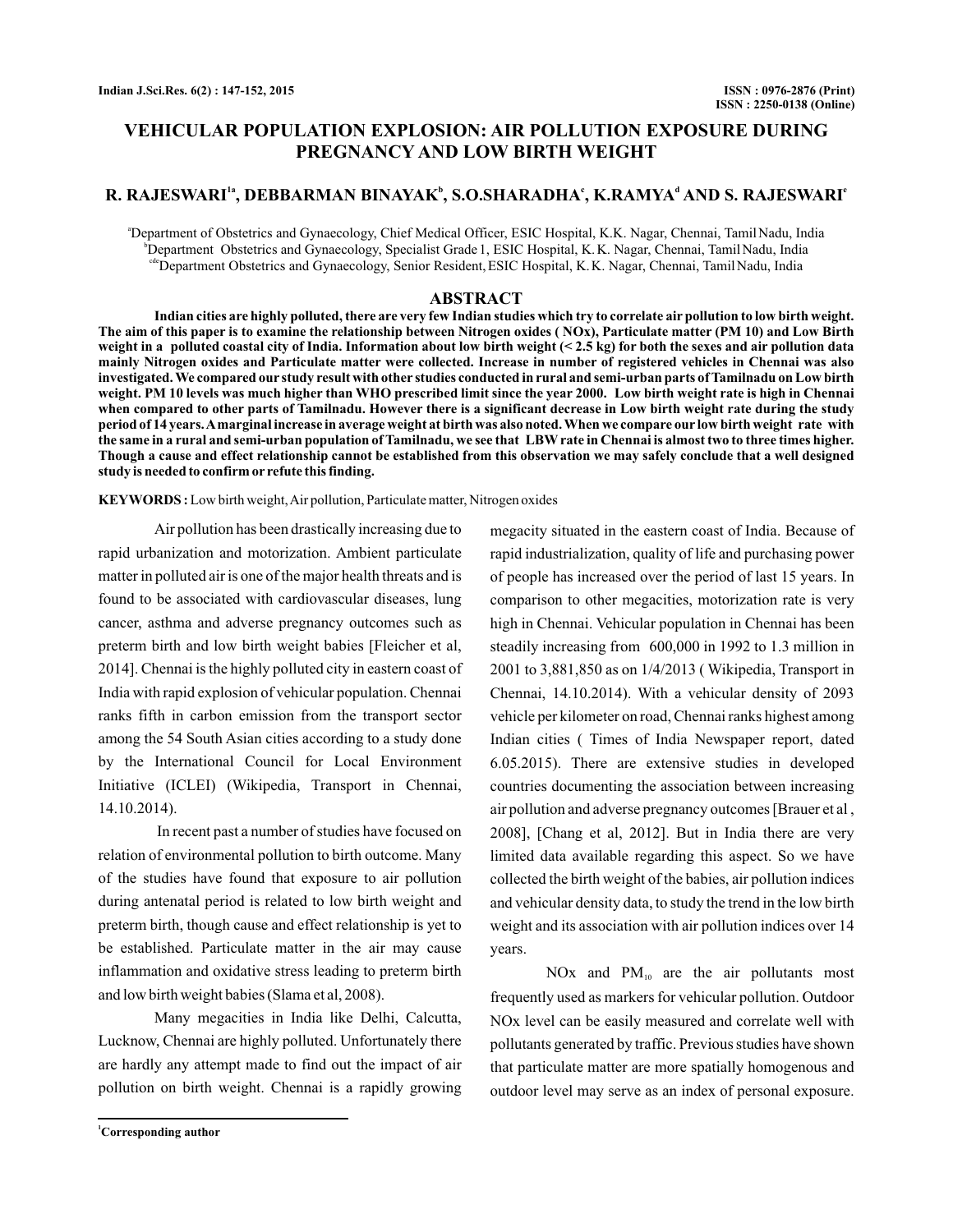The object of our study is to find out what is the impact of vehicular emission on Chennai environment and how it affects the birth weight of comparatively poorer section of the society in a developing country like India.

### **METHODS**

#### **Study Design**

Our hospital is located in one of the busiest intersection of Chennai with very high traffic density. It mainly caters to the factory workers and families whose income is less than Rs.15,000 per month. Almost the whole study population live in Chennai Metropolitan area presumed to be within a diameter of 20 kms from the hospital. Patients living farther do not come to this hospital for delivery. All the mothers in our study group had basic education. Many are Graduates also. Though we don't have any data about maternal smoking, but smoking by ladies in this part of country is very uncommon. In our study population 1.67% are less than 20 years and 1.95% are above 35 years. Rest are within 20-35 years.

Labour room register from 1/1/2000 to 31/12/2013 was perused meticulously and data collected about birth weight and sex of the baby. Twins were not included. Number of study population was 19,223 mothers.

## **Birth WeightAssessment**

Outcome variable was birth weight in kilograms. Birth weight was measured by the midwife or nurse who has attended the delivery, immediately after birth. Sex of the baby was also noted. Babies with ambiguous genitalia were excluded. We defined low birth weight as less than 2.5 kg which include Preterm, IUGR/ SGA.

## **Assessment ofAir Pollution**

Chennai has 5 air quality monitoring stations. They are located within a distance of 2-16 kms from our hospital in different directions. They measure  $SO_2$ ,  $NOx$ , RSPM ( Respirable Suspended Particulate Matter ) less than 10 micron size. RSPM is equivalent to  $PM_{10}$ . We mainly focused on NOx and  $PM_{10}$  (RSPM) which are the main pollutants of vehicular emission.

They monitor the air quality twice in a week, on weekdays only, for 24 hours. Status of air quality in Chennai city during 2000-2013 was collected from Tamilnadu State Pollution Control Board (Annual Mean ). Internet search was made and number of registered vehicle in Chennai from 1992 to April 2013 was found out. Though we could not delineate an area with a radius of few kilometers from Air Monitoring Station ( AMS ) within which all our patient resides, we are reasonably certain that most of our study population lives within 8 10 kms ofAMS. We presume that pollution exposure will be correctly represented by the proximity of the house to AMS. We used average of air monitoring data across various AMS as the proxy of population exposure level to air pollution.

## **Potential Confounders**

Birth weight depends on many demographic and pregnancy related factors like race, age, maternal education, nutrition, prenatal care, sex of the infants, pregnancy complication etc. Many of them we were unable to control because of missing data. However we collected data on weight at birth and low birth weight from studies conducted on similar population at other rural and semi-urban areas of Tamilnadu .We compared high exposure area of Chennai with other low exposure area. In addition we made a timeseries analysis to find out the effect of air pollution on birth weight.

#### **Statistical Method**

The information collected regarding all the selected cases were recorded in a Master Chart. Data analysis was done with the help of computer using Epidemiological Information Package (EPI 2010) developed by Centre for Disease Control, Atlanta. Using this software range, frequencies, percentages, means and standard deviations were calculated. Correlation coefficient was calculated using Excel Software. If the value of 'r' between two variables is than  $+/- 0.5$ , then those two variables are taken to be correlated.

#### **RESULTS**

Among the 19,223 deliveries, the average birth weight of the babies was found to be 2.84 kilograms ( kg). Year wise number of deliveries and parameters such as parity and mode of delivery is shown in Table-1.Average birth weight of male and female babies is 2.970 kg and 2.88 kg respectively. Percentage of low birth weight babies in the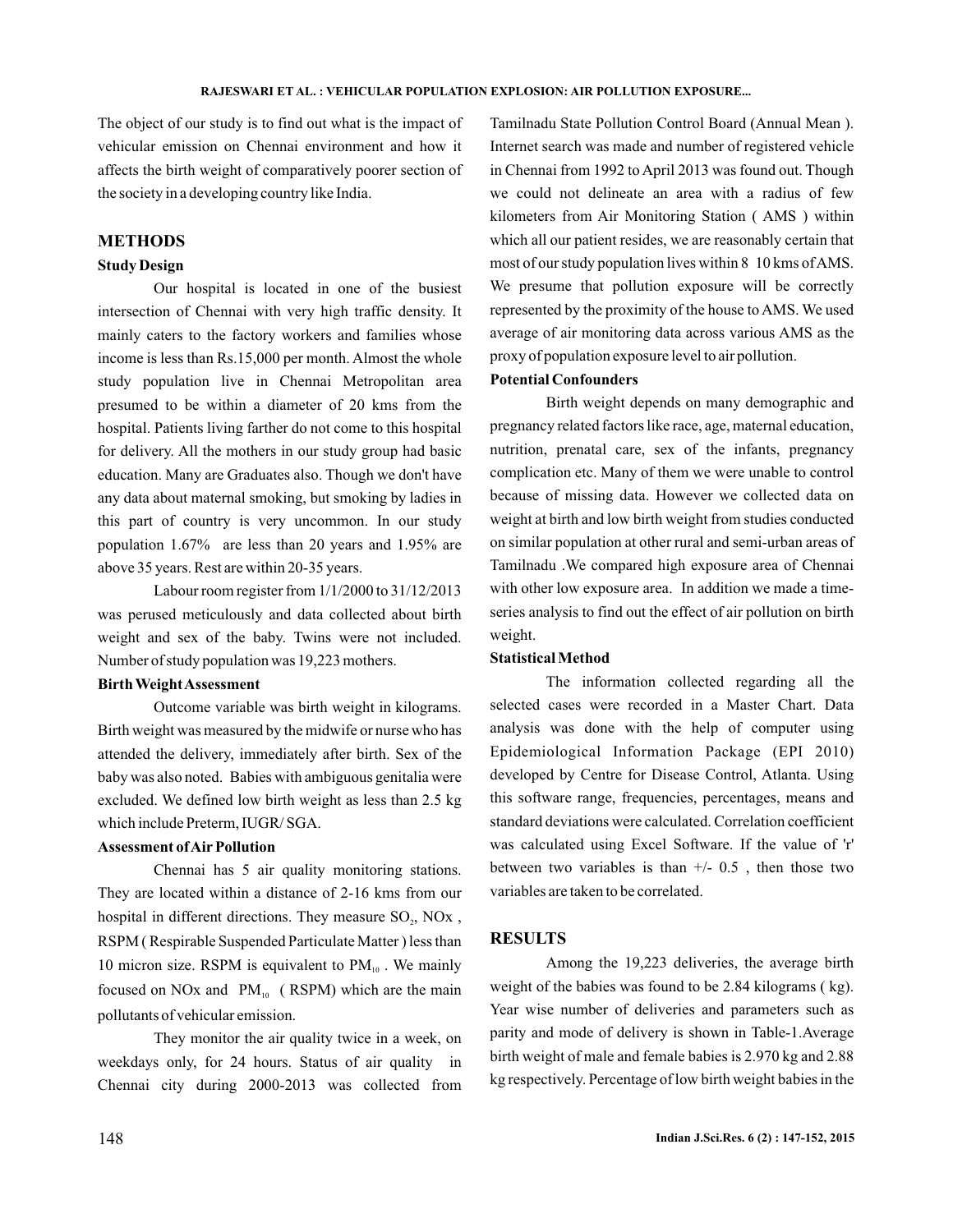| Year  | <b>Total</b><br>deliveries | Primi |                          | Multi |                          |
|-------|----------------------------|-------|--------------------------|-------|--------------------------|
|       |                            | No.   | $\overline{\frac{0}{0}}$ | No.   | $\overline{\frac{0}{0}}$ |
| 2000  | 1594                       | 685   | 43.0                     | 909   | 57.0                     |
| 2001  | 1464*                      | 624   | 42.6                     | 840   | 57.4                     |
| 2002  | 1234                       | 580   | 47.0                     | 654   | 53.0                     |
| 2003  | 1715                       | 808   | 47.1                     | 907   | 52.9                     |
| 2004  | 1805                       | 835   | 46.3                     | 870   | 53.7                     |
| 2005  | 1832                       | 834   | 45.5                     | 998   | 54.5                     |
| 2006  | 1691                       | 691   | 40.9                     | 1000  | 59.1                     |
| 2007  | 1468                       | 618   | 42.1                     | 850   | 57.9                     |
| 2008  | 1329                       | 594   | 44.7                     | 735   | 55.3                     |
| 2009  | 1259                       | 532   | 42.3                     | 727   | 57.7                     |
| 2010  | 1116                       | 497   | 44.5                     | 619   | 55.5                     |
| 2011  | 979                        | 402   | 41.1                     | 577   | 58.9                     |
| 2012  | 833                        | 347   | 41.7                     | 486   | 58.3                     |
| 2013  | $904*$                     | 438   | 48.4                     | 466   | 51.6                     |
| Total | 19223*                     | 8486  | 44.1                     | 10737 | 55.9                     |

#### **Table 1 : Yearwise Delivery Details**

**Table 2 : Ambiguous Cases Details**

| Year  |      | <b>Mean Birth weight</b> |              | Low birth weight % |
|-------|------|--------------------------|--------------|--------------------|
|       | Male | Female                   | <b>Total</b> |                    |
| 2000  | 2.84 | 2.77                     | 2.8          | 31.9               |
| 2001  | 2.86 | 2.8                      | 2.83         | 28.6               |
| 2002  | 2.85 | 2.77                     | 2.81         | 29.6               |
| 2003  | 2.85 | 2.77                     | 2.81         | 28.3               |
| 2004  | 2.86 | 2.78                     | 2.82         | 27.6               |
| 2005  | 2.89 | 2.77                     | 2.83         | 26.1               |
| 2006  | 2.82 | 2.77                     | 2.8          | 29.9               |
| 2007  | 2.87 | 2.79                     | 2.83         | 27.7               |
| 2008  | 2.92 | 2.82                     | 2.87         | 21.1               |
| 2009  | 2.93 | 2.79                     | 2.86         | 23.4               |
| 2010  | 2.9  | 2.81                     | 2.85         | 22.7               |
| 2011  | 2.94 | 2.89                     | 2.92         | 18.0               |
| 2012  | 2.97 | 2.88                     | 2.93         | 17.8               |
| 2013  | 2.97 | 2.88                     | 2.93         | 16.3               |
| Total | 2.88 | 2.8                      | 2.84         | 25.8               |

year 2000 is 31.9% and it is declined to 16.3% in the year 2013. Average low birth weight over the 14 years period is 25.8 %. Average Birth Weight and Low Birth Weight of the babies from the year 2000 is shown in Table-2. There is an exponential rise of vehicular population over a period of last 20 years. Steady increase in RSPM / PM 10 from 67mcg/m 3 to 113 mcg/m 3 from the year 2000 to 2013 was observed. Details of air pollution parameters and percentage of excess prescribed over the Tamilnadu Pollution Control Board ( TNPCB) standards from the year

2000 to 2013 is shown in the Table -3. The correlation coefficient between PM 10 and low birth weight was -0.8. The correlation between the air pollution indices and birth weight is shown in Table -4. There is a small increase observed in birth weight of both male and female babies over the study period of 14 years.

#### **DISCUSSION**

Air pollution is a major but prevenatable health threat. RSPM and NO x are the main parameters measured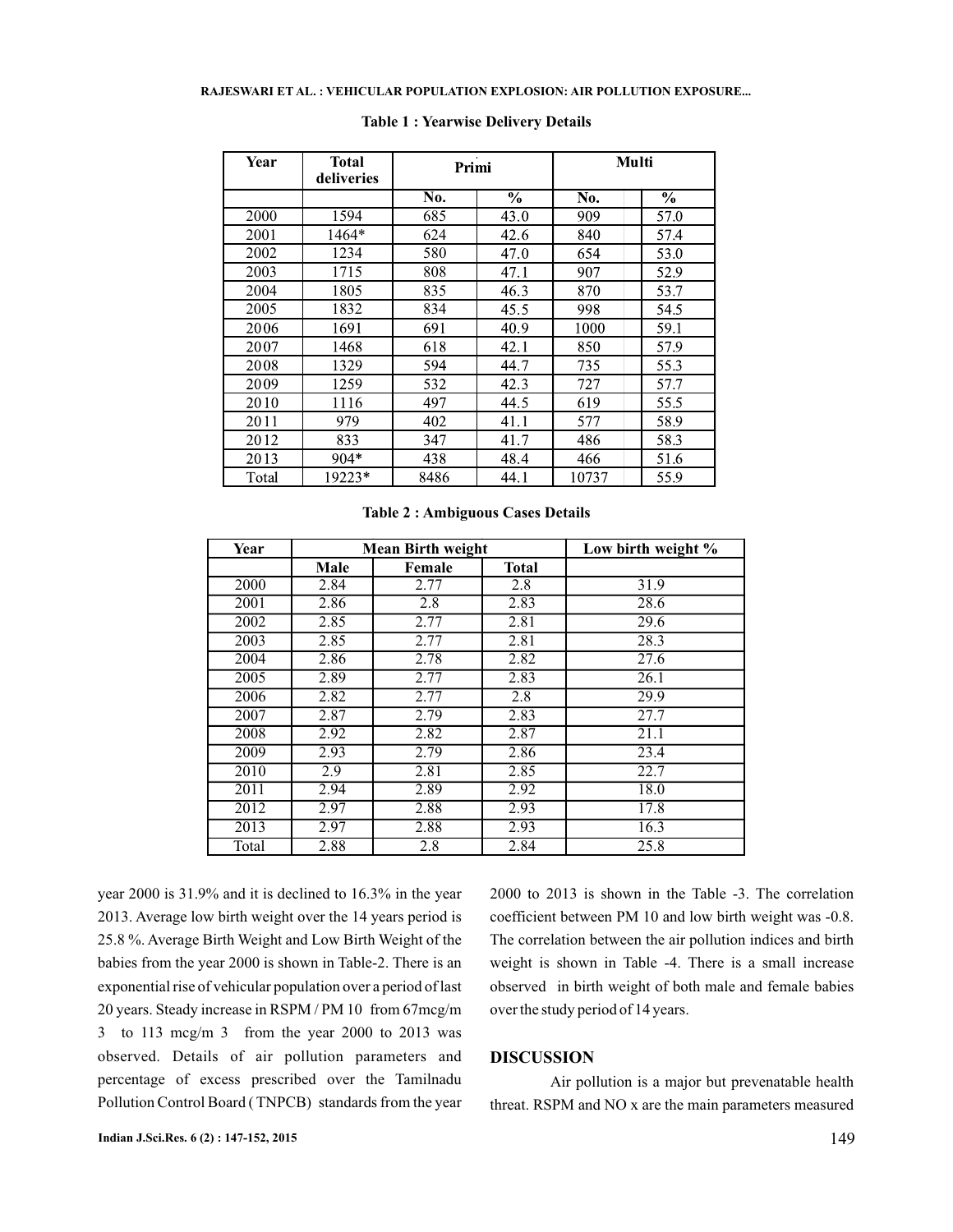| <b>YEAR</b> | $NO_{x}$ | <b>RSPM</b><br>$(PM_{10})$ | % of Excess of over<br>prescribed standard of<br><b>TNPCB</b> |                            | Vehicle   |
|-------------|----------|----------------------------|---------------------------------------------------------------|----------------------------|-----------|
|             |          |                            | $NO_{x}$                                                      | <b>RSPM</b><br>$(PM_{10})$ | strength  |
| 2000        | 17       | 67                         | Nil                                                           | 11                         |           |
| 2001        | 18       | 69                         | <b>Nil</b>                                                    | 15                         | 1300000   |
| 2002        | 13       | 72                         | Nil                                                           | 20                         |           |
| 2003        | 14       | 60                         | Nil                                                           | Nil                        |           |
| 2004        | 20       | 68                         | Nil                                                           | 13                         |           |
| 2005        | 24       | 67                         | Nil                                                           | 11                         |           |
| 2006        | 25       | 62                         | Nil                                                           | 3                          |           |
| 2007        | 18       | 95                         | Nil                                                           | 58                         |           |
| 2008        | 23       | 133                        | Nil                                                           | 121                        |           |
| 2009        | 24       | 92                         | Nil                                                           | 53                         |           |
| 2010        | 21       | 91                         | Nil                                                           | 51                         |           |
| 2011        | 19       | 137                        | Nil                                                           | 128                        |           |
| 2012        | 19       | 119                        | Nil                                                           | 98                         | 37,60,000 |
| 2013        | 25       | 113                        | Nil                                                           | 88                         | 3881850   |

**Table 3 : Pollution Data Details**

**TNPCB values ( till 18/11/09)**

**PM** <sub>10</sub> **60 mcg**/**m**<sup>3</sup> **NO** <sub>**x**</sub> - **60 mcg**/**m**  $\overline{NO}$ <sub>3</sub> - 60 mcg / m<sup>3</sup>

**After 18/11/09**

**PM** <sub>10</sub> **60 mcg**/**m**<sup>3</sup> **NO** <sub>**x**</sub> - **40 mcg**/**m**  $\overline{NO}$ , - 40 mcg / m<sup>3</sup>

**Table 4 : Correlation Between Environmental Pollution Parameters & Birth Variables During 2002-2013**

| <b>Correlation Between</b> | <b>Correlation Coefficient With</b> |             |                                               |
|----------------------------|-------------------------------------|-------------|-----------------------------------------------|
|                            | <b>NOX</b>                          | <b>RSPM</b> | % of Excess of RSPM Above Prescribed Standard |
| No. of birth               | 0.1184                              | $-0.7652$   | 0.0968                                        |
| Male birth weight          | 0.3873                              | 0.8299      | $-0.2319$                                     |
| Female birth               | 0.2174                              | 0.8561      | $-0.3375$                                     |
| Total birth weight         | 0.3258                              | 0.8679      | $-0.3046$                                     |
| % of low birth weight      | $-0.4163$                           | $-0.8679$   | 0.3841                                        |

and are associated with various cardiovascular, pulmonary hazards and adverse pregnancy outcome. In our study, the observed annual mean levels of RSPM and NOx are 113 mcg/  $m_3$  and 25 mcg /  $m_3$  respectively in the year 2013. Though NOx levels were within the standard set up by WHO and TNPCB , PM 10 levels were continuously higher than the threshold value set up by these authorities. ( Refer Table 3). The WHO guideline value for  $PM_{10}$  and  $NO_2$  are  $20 \text{~mg/m}_3$  and  $40 \text{~mg/m}_3$  respectively [WHO Air Quality Guidelines, 2013]. Ambient air contains a dynamic mixture of pollutants and are known to cause endocrine disturbances, altered placental growth, decreased placental exchange of nutrients and gases resulting in oxidative stress [Pederson et al., 2013]. Studies from USA and other developed countries shows the association of  $PM<sub>2-5</sub>$  and preterm birth [Brauer et al 2008] [Chang et al., 2012], although few other studies did not find any relation [Wilhelm et al., 2012][Rudra et al., 2011]. But studies in South Korea and China shows the association between  $PM_{10}$ and preterm birth and low birth weight [Suh et al., 2009], [Jiang et al., 2007], [Zhao et al., 2011].

Our study is a crude attempt where we wanted to investigate the relationship of increase in vehicular population with Chennai environment and its effect on the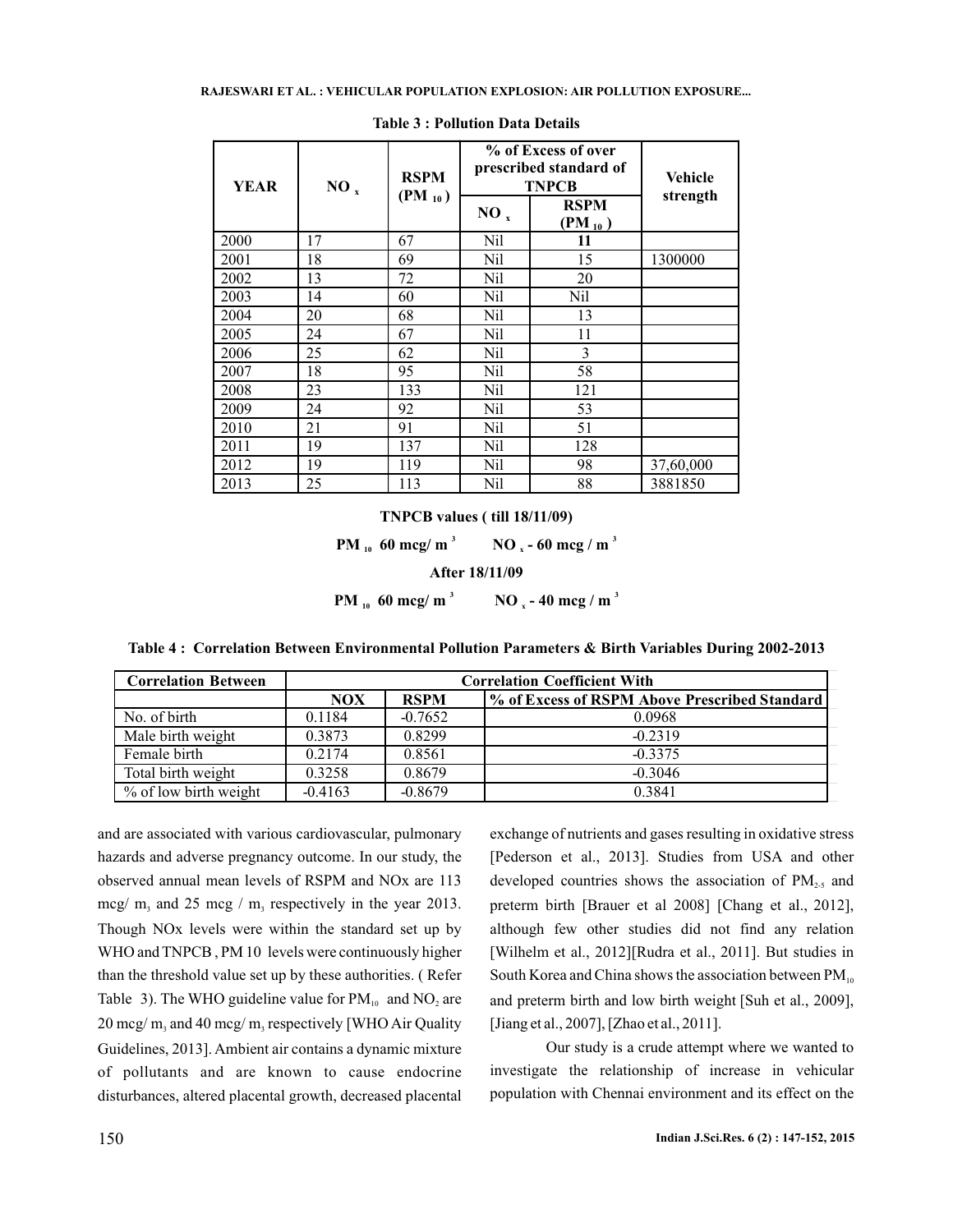weight of newborn. Chennai is a coastal city and probably sea breeze has got a detoxifying effect on the Chennai environment. Hence in spite of threefold increase in vehicular population from 2001 2013, air quality did not deteriorate as expected.

We compared our study result with three other studies conducted in rural and semi- urban areas of Tamilnadu on birth weight of newborn. In one study conducted in a rural area of Vellore, LBW was found to be 11.81 % (between Jan 2005 and Oct 2008) [Balaji et al, 2010].During this period LBW was 26.2 % in our study at Chennai. In another Pan Indian study [Ramesh Chellan et al, 2007], incidence of low birth weight in Tamilnadu was quoted as 11.1%.( 1995- 1997). In a third study conducted at a small District hospital ( Perambalur) LBW was found to be 11.6% [Dandekar et al , 2014]. Rural areas of Tamilnadu are mostly pollution free. In our present study, LBW percent was found to be 31.9 % in 2000 which kept on falling and became 16.3 % in 2013, still higher than low birth weight rate in Tamilnadu. In another study conducted at CMC, Vellore average birth weight of new born babies was found to be 2945 grams [Mathai et al, 1996]. It was higher than the average birth weight 2800 grams in our study. From these observations we cannot come to the inference that air pollution was the causative factor of increased percentage of low birth weight. This issue requires further investigations. A direct approach of measurement of air pollution in the study area around the maternal residence would have been more helpful.

In our time series analysis, we found that PM 10 level almost doubled over a period of 14 years. However in contrary to the expectation percentage of low birth weight decreased significantly and there was a small increase in the average birth weight over a period of 14 years. This may be attributable to a number of factors like improved antenatal care, maternal nutrition and literacy, reduced indoor air pollution due to increased penetration of smoke free LPG gas stove etc. Probably in a developing country like India, the above mentioned factors have got more impact on the birth weight and nullifies or reverse the effect of air pollution.

#### **CONCLUSION**

With more than 3 million eight hunderd thousand vehicle on the road , Chennai air is one of the most polluted in India. Probably in a coastal city like Chennai, sea breeze has got a detoxifying effect on environment.

Comparison of our study results with other studies conducted in Tamilnadu suggests that increased percentage of low birth weight in Chennai may be due toAir pollution.

This may also be suggested that negative effect of air pollution on birth weight may be reversed or nullified by improving other factors like maternal nutrition, education etc. which are more powerful determinant of birth weight in a developing country.

#### **REFERENCES**

- Brauer M., Lencar C., Tamburic L., 2008.ACohort Study of Traffic Related Air Pollution impacts on Birth outcomes. Environ health perspect 116:680- 686:doi10.1289/ehp.10952.
- Chang H. H., Reich B. J., Miranda M. L., 2012.Time toevent analysis of fine particle Air Pollution and preterm birth: Results from North Carolina, 2001- 2005AmJ Epidemiol 175.91-98.
- Jiang L. L., Zhang Y. H. and Song G. X., 2007. A time series analysis of outdoor air pollution and preterm birth in Shangai, China. Biomed Environ Sci20 :426- 431.
- Kavitha Balaji, Satish Sankar, Balaji Nandagopal, 2010.Low Birth Weight of Newborns .Indian Journal of Community Medicine 2010 April; (2):362-364. **35**
- Marie Pederson, Lise Giorgis- Allemand, Claire Bernard, 2013. Ambient air pollution and low birth weight:- European Cohort study (ESCAPE)- Published online October 15. http://dx.doi.org/10.1016 /S2213-2600(13) 070192.9.
- Matthews Mathai, Saramma Jacob, NG karthikeyan 1996.Birth weight Standards for South Indian Babies. Indian Paediatrics Volume 33- March.